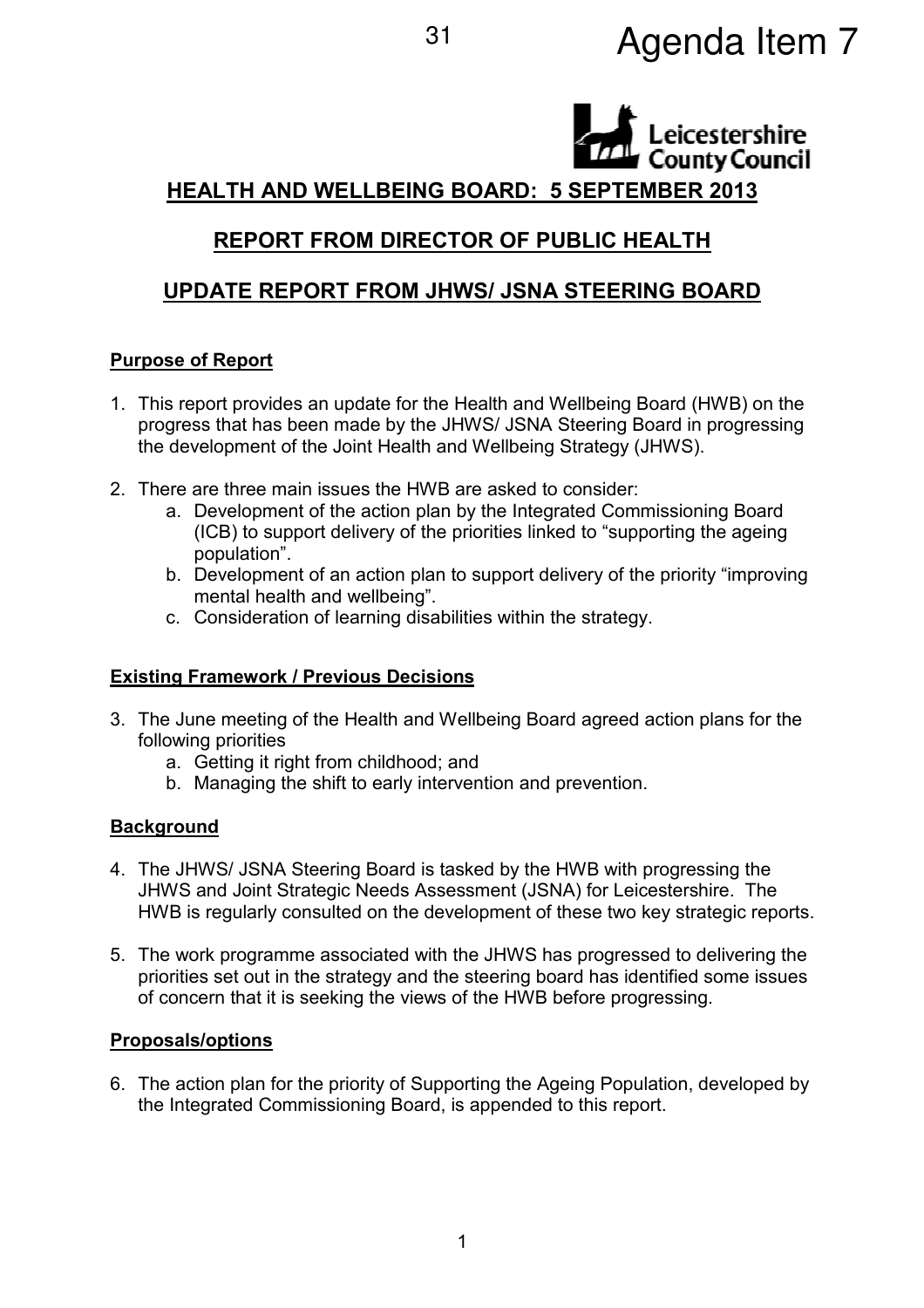- 7. It was agreed at the JHWS/ JSNA Steering Board that the ICB action plans were well worked through and covered the JHWS priorities well and could be circulated as final documents as agreed at the June Health and Wellbeing Board meeting.
- 8. The mental health action plan was felt to be less well developed and it was not felt that the objectives set out in the strategy were well covered. One reason for this appears to be the lack of a single board to progress the work and to hold overall accountability for the action plan development and delivery. Although several groups across the county with a remit relating to mental health are in existence, it was felt by the steering board that the lack of clear governance relating to mental health priorities poses a risk to achieving the set outcomes, and is of particular concern due to the prominence of mental health issues during public consultation on the strategy. A rationalisation and reorganisation of governance arrangements for mental health was considered necessary. The JHWS/ JSNA Steering Board agreed to recommend this to the HWB.
- 9. The ICB action plan includes a significant level of activity relating to Learning Disabilities. One of the key areas is responding to the outcomes of the Winterbourne View investigation. The JSNA/HWBS Steering Group felt that as Learning Disabilities is an area which requires considerable attention, it is recommended that this should be considered as an additional JHWS priority. The HWB are therefore asked to consider whether there is a need revisit the strategic priorities in the JHWS to incorporate a greater focus on the area of Learning Disabilities.

#### **Consultations**

10. The JHWS/ JSNA Steering Board is committed to holding an annual stakeholder event to review the progress that is being made and to challenge the priorities and their delivery. Planning for an event in December/ January is underway.

#### Resource Implications

11. The action plans set out the areas in which resources will need to be targeted to address the health and wellbeing needs of the population identified in the JSNA. The action plans are part of the commissioning cycle that has evolved from the JSNA/ JHWS and they will drive resource allocation for each of the HWB subgroups.

#### Equal Opportunities Implications

12. Individual developments within the JHWS action plans will be reviewed through an equalities impact assessment by the subgroups of the HWB.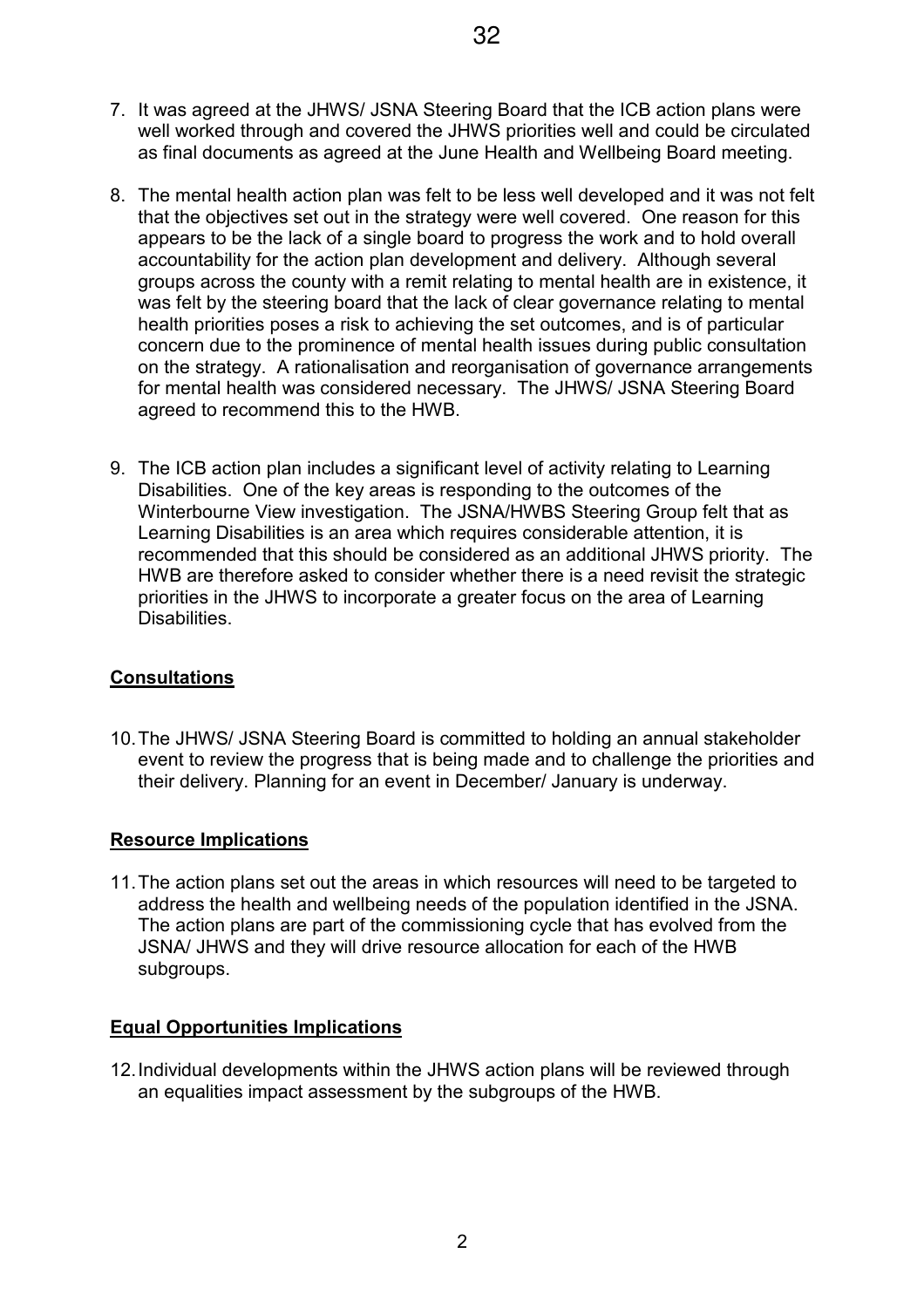#### Partnership Working Implications

13. The action plans identify the subgroups that will be responsible for progressing the action plans and the governance arrangements that will be needed to assure the HWB of progress against the strategy. Partnership working is key to all of the subgroups and is an essential component for delivery.

#### Conclusions / Recommendations

14. It is recommended that:

- I. That the Health and Wellbeing Board approve the action plan of the ICB;
- II. That the Health and Wellbeing Board establish a sub-board with specific responsibility for the development and delivery of the action plan for improving mental health and wellbeing;
- III. That the Health and Wellbeing Board reviews the JHWS priorities to include a focus on Learning Disabilities.

#### Officer to Contact

Dr Peter Marks FFPH Director of Public Health Email: peter.marks@lcr.nhs.uk Telephone: 0116 305 7913